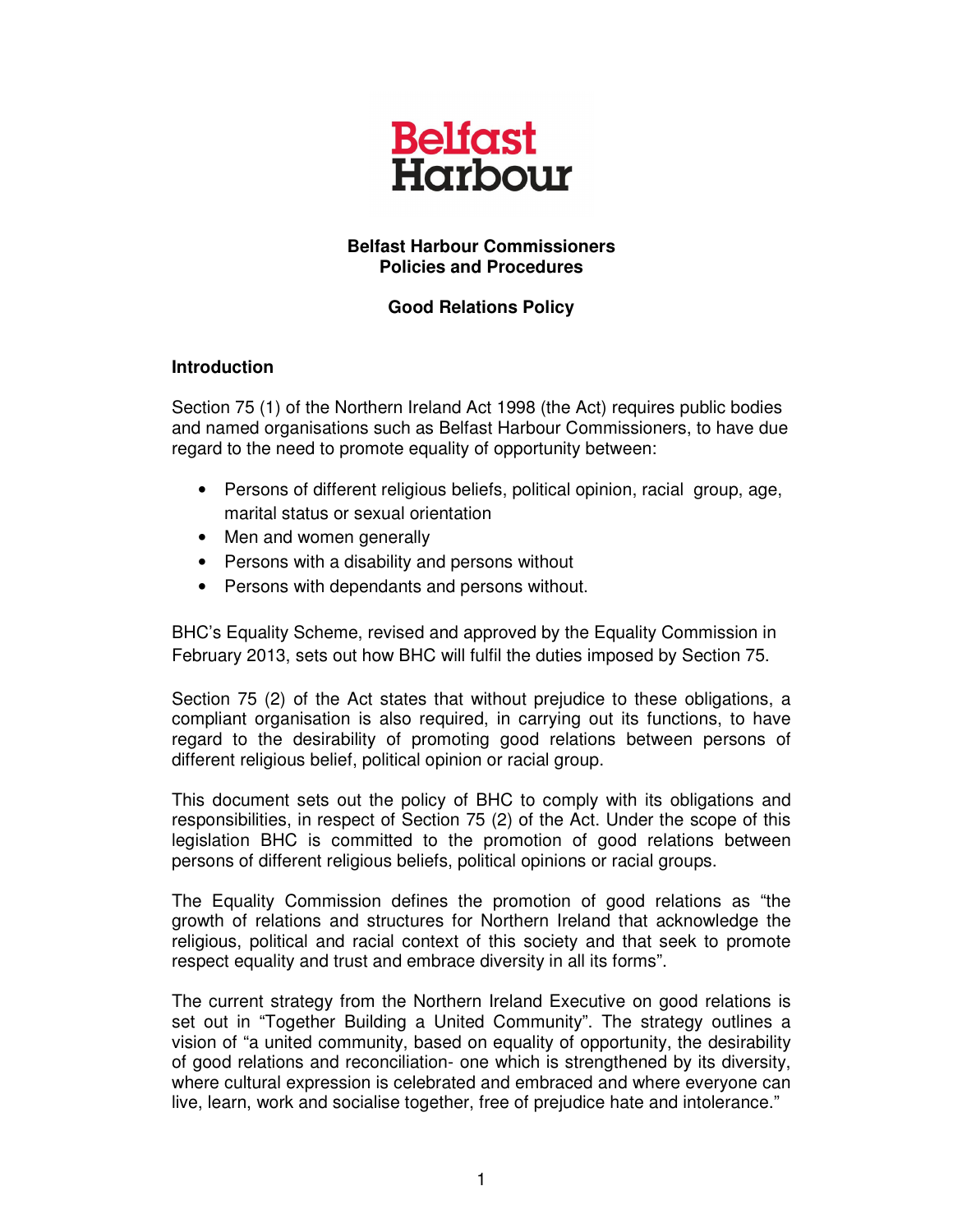Together Building a United Community sets out four priorities which are reflected in this revised BHC Good Relations Policy and are as follows:

- Children and young people
- **Shared community**
- **Safe community**
- Cultural expression.

Given the commercial nature of the BHC's remit there is limited opportunity to promote good relations. However, BHC acknowledges the importance of good relations and the strategy set out in Together Building a United Community. Where opportunities arise BHC will actively engage in promoting good relations. This includes ensuring employees are fully aware of their Section 75 responsibilities.

## **Aim**

The aim of this policy is to ensure that BHC supports and is committed to the principles of Section 75 of the Act and the regard to the desirability of promoting good relations between persons of different religious belief, political opinion and racial group and the new priorities in Together Building a United Community. Good relations will be promoted through our employment policies and practices and where appropriate in our activities with Port Users and other stakeholders. BHC wishes to meet the needs of the diverse nature of the society with which it interacts in the execution of its duties.

#### **Scope**

BHC Good Relations Policy is applicable to all BHC employees and will influence how BHC interacts and communicates with its stakeholders.

## **Statement of Policy**

BHC published a Revised Equality Scheme in February 2013. Within the Revised Equality Scheme a commitment is given to promoting good relations.

BHC is committed to the promotion of good relations in policy development and in the delivery of services. This applies to workplace relationships within BHC as well as its relationship with external stakeholders.

BHC will treat all employees, Port Users and other stakeholders with respect and dignity and will seek to provide a positive working environment, free from political, religious or racial discrimination, harassment or victimisation.

#### **Implementation of the Policy**

BHC supports a wide range of cross community projects through various Corporate Responsibility initiatives and activities. A number of these activities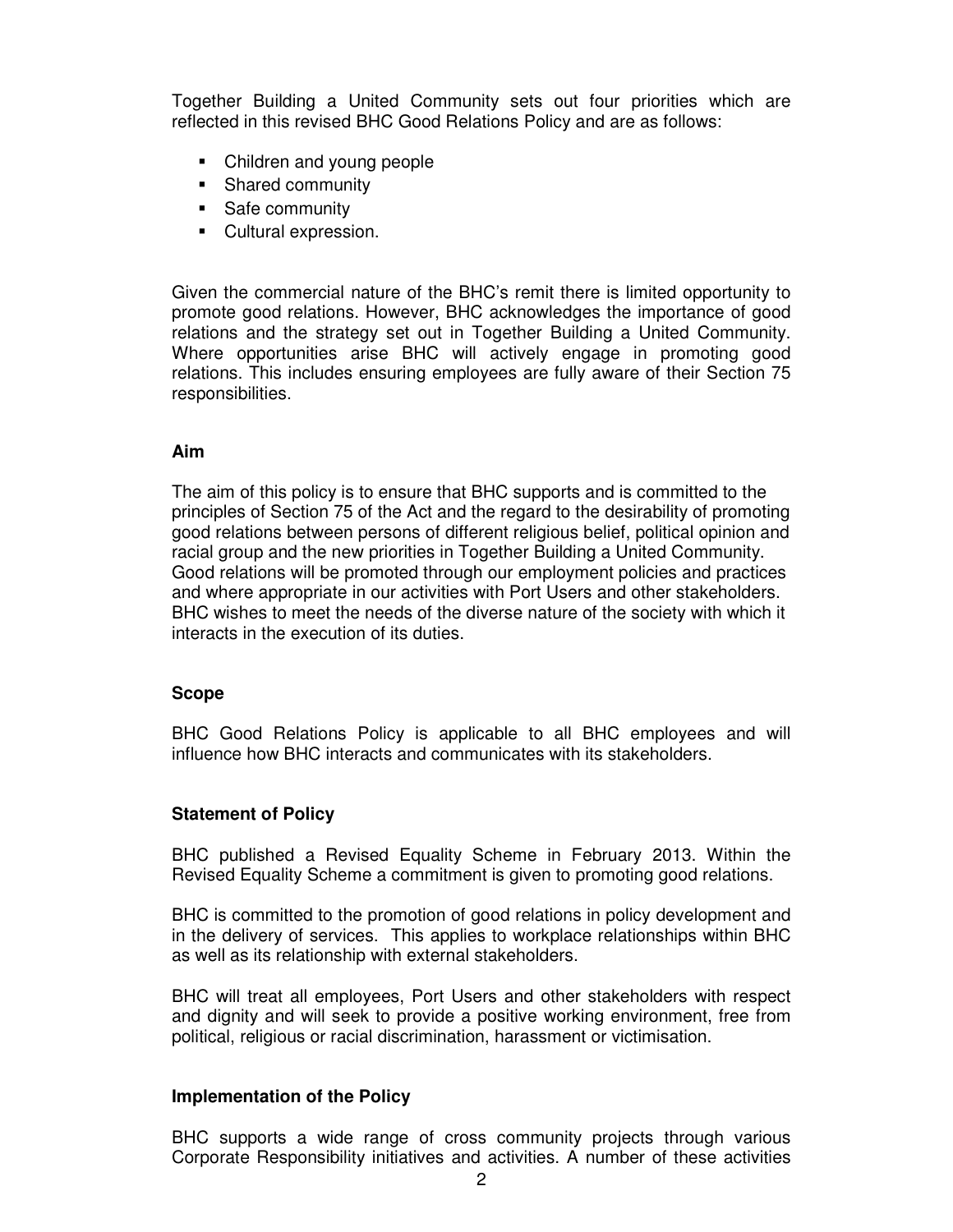are consistent with the four main priorities identified in Together Building a United Community.

This policy, together with the Dignity at Work and Equal Opportunities Policies are in place to ensure all employees are aware of their responsibilities in promoting equality and good relations and to address any issues of harassment or discrimination should they arise. This policy will be implemented in conjunction with the Dignity at Work and Equal Opportunities Policies.

Effective policies are in place for dealing with harassment and discrimination and employees are made fully aware of these policies. BHC has also implemented procedures to deal with complaints of harassment and discrimination. Such offences will be taken very seriously and complaints from individuals in relation to harassment or discrimination will be dealt with in a sensitive manner.

## **Roles and Responsibilities**

Senior management of BHC will implement the good relations duty in consultation with its employees. All BHC employees will be expected to recognise and respect the diversity and interdependence of others, and ensure that they are aware of BHC's statutory duties in relation to the Section 75 legislation.

## **Training**

Training is an integral part of any good relations strategy and will be a continuous process, which is evaluated, monitored and revised as required. It will be relevant and meaningful to employees with a view to creating a positive, inclusive ethos where issues of good relations, stereotyping and discrimination can be discussed openly.

## **Monitoring**

A formal procedure has been put in place to monitor and record all events and activities undertaken or taking place promoting good relations. (See Appendix 1). BHC will monitor its activities on good relations and will communicate progress on the delivery of its statutory duties through its annual progress reports to the Equality Commission.

This policy may need to be adapted from time to time will continue to be reviewed in light of updated guidance from the Equality Commission or new legislation.